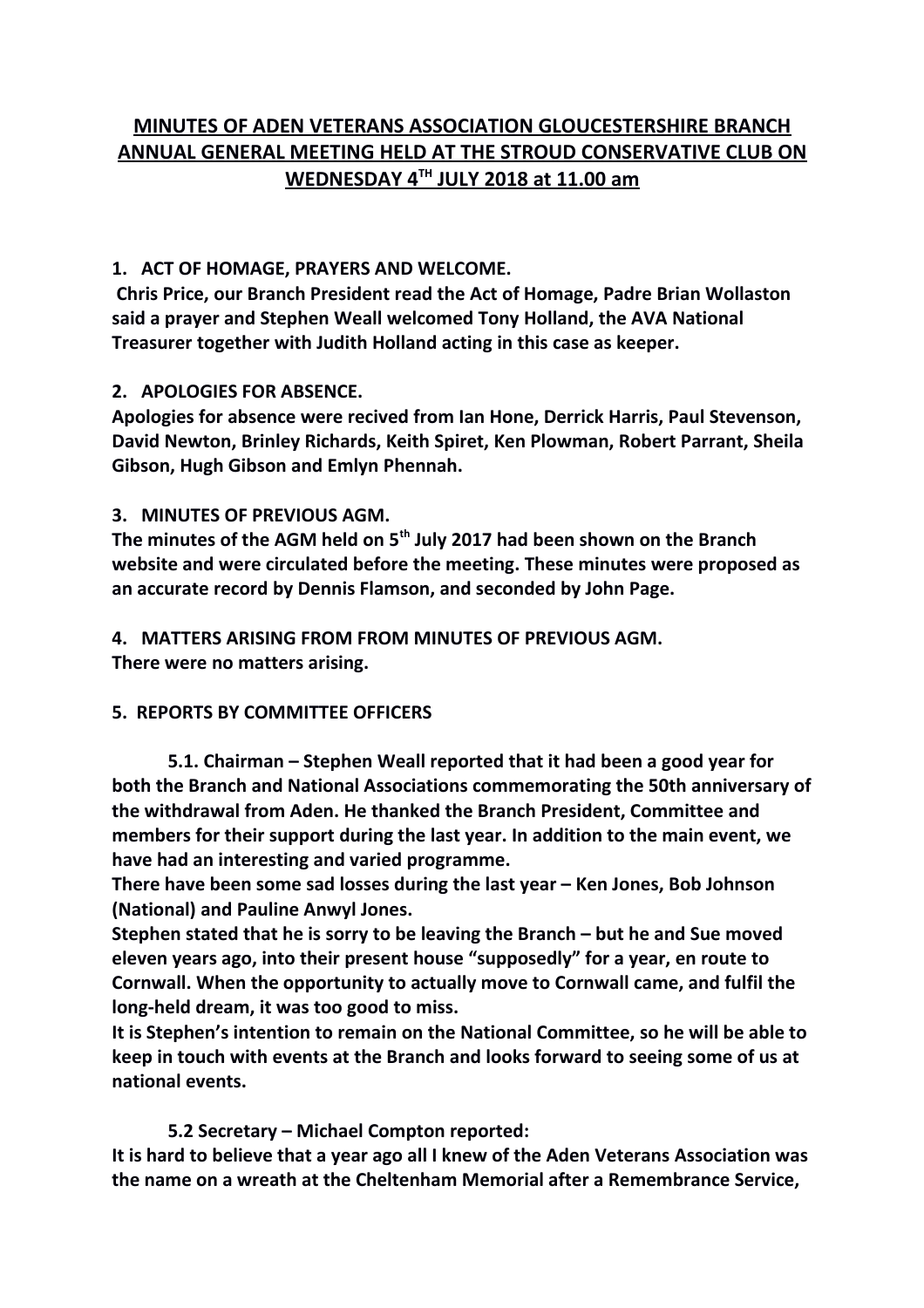**about 4 years ago. It was my wife, Judith who pointed this out to me. I joined the Branch less than a year ago, and since then we have a had a whirlwind of events which I will report on, only in brief, since they are all reported elsewhere.**

**The highlight of the year was the 50th Anniversary event at Gloucester Cathedral. When I arrived on the scene, all the organisation seemed to be fait accompli; we were only at the final details such as order of precedence for the guests' seating and the wording for the service. I have to say that it is a tribute to effort and commitment of the committee and those co-opted for special tasks, that the event was such a success. On that day I, as I believe we all were, proud to be a members of this Branch. So a huge thank you to all those involved.**

**This will be our tenth Annual General Meeting. More important, it was our tenth birthday party in April with 37 attendees. Many thanks must go to Dorothy and Chris Blick for their kind gift of the birthday cake.** 

**Also in April, we had the St George's Day Service at Gloucester Cathedral at which our contingent numbered 14, and the standard. It was good to see the cathedral full with HRH Princess Royal presenting the awards** 

**In June we had the special dedication of the AVA paver at the National Memorial Arboretum, Alrewas. It was a very hot day, somewhat reminiscent of the weather in Aden. Ten members of the Branch attended, together with our standard. Just going to the Memorial is a salutary experience by itself, but the ceremony with bugle, pipes and standard, together and the chance to meet other AVA members made the day. Our thanks go to the National Committee for the organisation of this event.** 

**During the past year we have had three committee meetings and the committee has been enlarged; so we welcome Jane Wathern and John Longhurst. Regrettably we have to say goodbye to our Chairman, who we all thank for his invaluable contribution to the Branch. We wish Stephen and Sue all good luck for their move to Cornwall.** 

**5.3. Treasurer – David Gearing presented his report together with a statement of account, which had been audited:**

**Mr Branch President, ladies and gentlemen, good morning. It is a pleasure to present my sixth annual report as your Branch Treasurer. The principal event of the financial year was the Commemoration event at Gloucester Cathedral. Nearly four years of administrative and financial planning resulted in a highly successful day and delivered a surplus of just over £1000. Once again, the support of the members has been outstanding and our future is one of solid financial security. Our routine of three formal Branch meetings and one informal one ensures a continuing healthy financial base as we progress.**

**Copies of the audited accounts have been placed on the tables. Our income/expenditure now follows a regular pattern, with events like the Commemoration being clearly identified. The balance of £2907.64 will be reduced by £631.79 when we present equal sums to SSAFA and the Eye Clinic in Aden. We**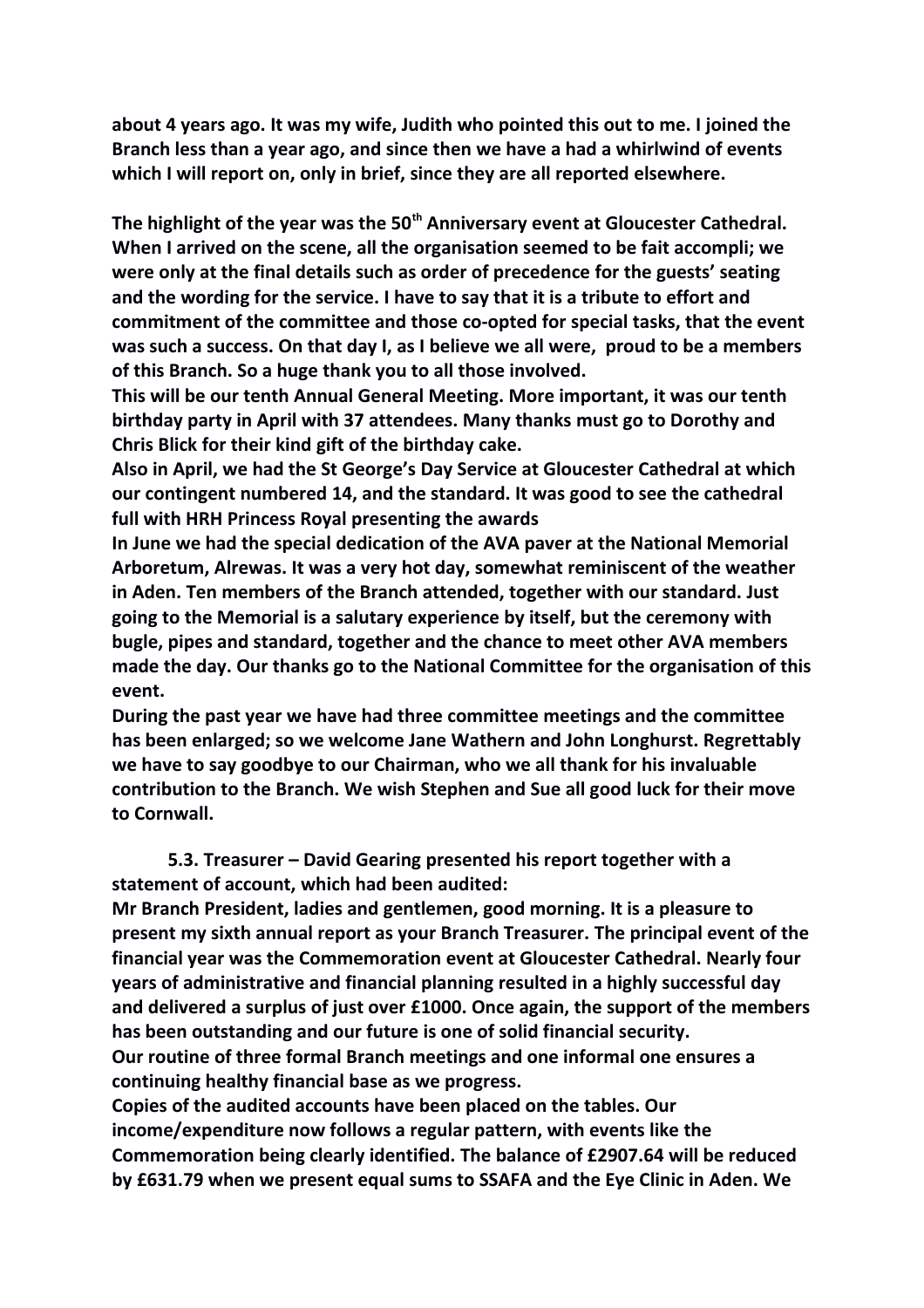**will be using the good offices of Rev Peter Crooks to find a way of our funds reaching the clinic in light of the continuing civil war embracing Yemen. I would like to thank the Committee led by Stephen for ensuring there is a prudent way of managing our funds.**

**If members wish to make annual voluntary donations, they may do so today; these funds are used to support the ongoing administrative costs.**

**5.4. Social Secretary – Jean Stubley reported that so far this year, our "first Wednesday of the Month" lunches have been well supported. The next lunch dates are on 5th September and 7th November with the Christmas lunch on 5th December.**

**5.5. Webmaster – Ian Cooper reported that the Committee had considered the recent data protection legislation and concluded that it did not apply to this website since no personal information was retained. Names, addresses and telephone numbers are kept on paper by the Secretary only. Ian suggested that information more than two years old should be deleted from the branch website. This was agreed.** 

#### **6. SPEECH BY NATIONAL COMMITTEE MEMBER.**

**Mr Tony Holland the AVA National Treasurer, began by saying how he and Judith enjoyed coming to the Gloucestershire Branch; he was glad to see so many attendees, and that the Branch is flourishing. Having had a very eventful year – with the 50th Anniversary and the Dedication of the Paver, as well as the events at Blackpool and Weymouth, we have to look forward to our next major event which will be 20th anniversary of the AVA.**

**Tony expressed the concern felt at national level, that the overall membership has started to reduce, the reason being simply one of advancing age of those who actually served in Aden. Both the Teeside and Mid-Scotland Branches have had to close for lack of numbers, and/or for lack of personnel who could take on the roles of the various committee. It therefore is very important for all of us to consider recruiting and maintaining contact with the "Children of Aden". He asked for our assistance in this.**

**Finally, Tony wished to make us aware of a particular act of generosity by Shaun Gilmartin; some years ago, Shaun had paid for a commemorative bench to be placed at the National Arboretum, Alrewas. Unfortunately, during the last few years, the bench had become very much the worse for wear. When this information was passed on to Shaun, he provided £1000 for a replacement to be put in a better place. This is not only to cover the cost of the original purchase, but it will cover maintenance for some time. Our thanks for this kind act.** 

**7. RESIGNATION OF OUR CHAIRMAN AND ELECTION OF NEW CHAIRMAN. Stephen Weall had announced his intention to resign as Chairman at the last committee meeting and this had been published in the latest quarterly newsletter.**